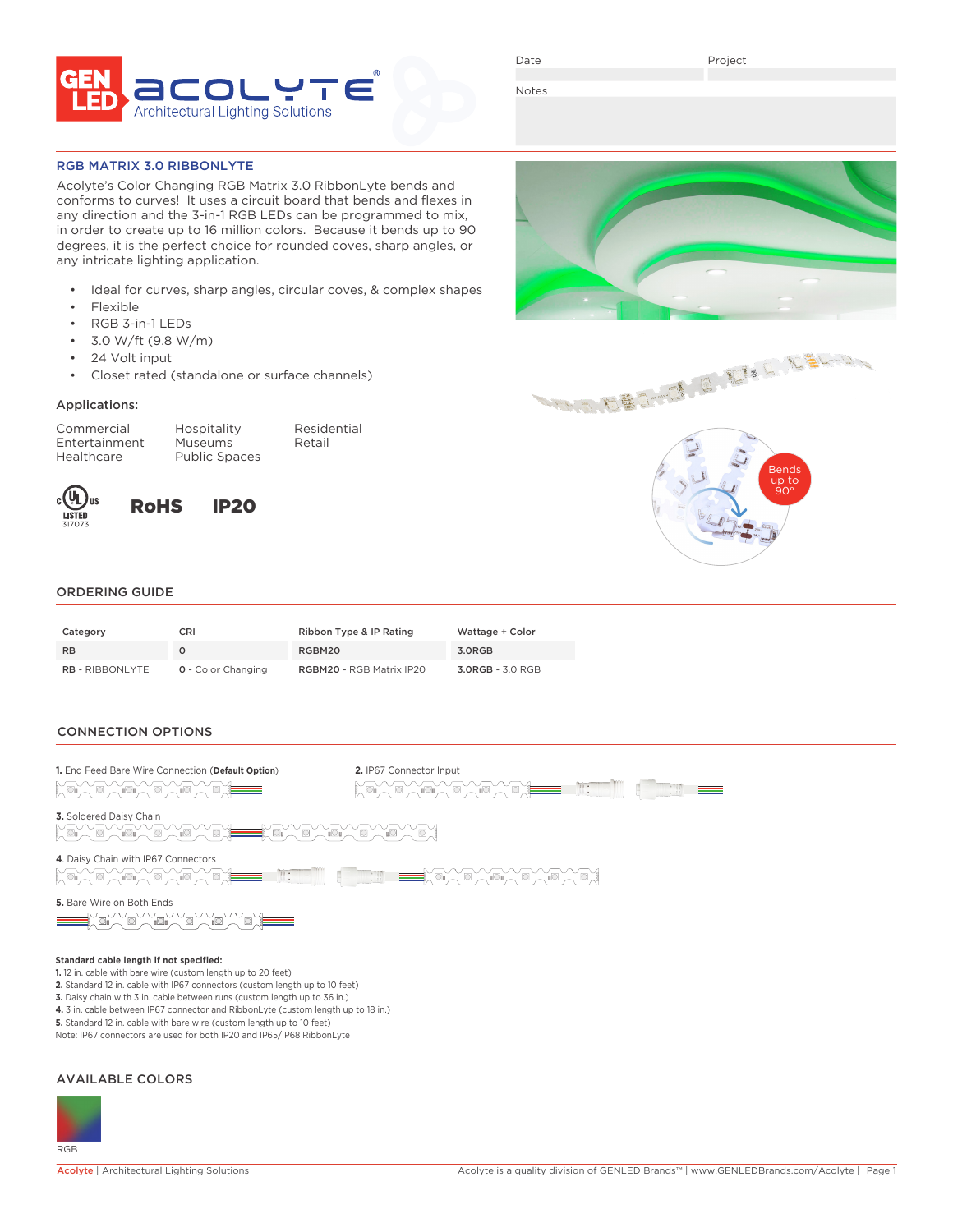

## SPECIFICATIONS / DIAGRAM / USAGE GUIDELINES

|                                   |                                  |                                                                                                                                                                                                                                                                               | <b>RGB MATRIX 3.0</b>                        |                  |                                                                            |  |  |
|-----------------------------------|----------------------------------|-------------------------------------------------------------------------------------------------------------------------------------------------------------------------------------------------------------------------------------------------------------------------------|----------------------------------------------|------------------|----------------------------------------------------------------------------|--|--|
| <b>Operating Voltage</b>          |                                  |                                                                                                                                                                                                                                                                               | 24 V                                         |                  |                                                                            |  |  |
| <b>Power Consumption</b>          |                                  |                                                                                                                                                                                                                                                                               | 3.0 W/ft (9.8 W/m)                           |                  |                                                                            |  |  |
| Current (mA) - 24V                |                                  |                                                                                                                                                                                                                                                                               | 125 mA/ft (410 mA/m)                         |                  |                                                                            |  |  |
| <b>LED Pitch</b>                  |                                  |                                                                                                                                                                                                                                                                               | 15 LEDs/ft (50 LEDs/m)                       |                  |                                                                            |  |  |
| <b>Protection Rating IP20</b>     |                                  |                                                                                                                                                                                                                                                                               | $\checkmark$                                 |                  |                                                                            |  |  |
| Dimming                           |                                  |                                                                                                                                                                                                                                                                               | DMX / Lutron A-Series 1% dimming LED drivers |                  |                                                                            |  |  |
| <b>Operating Temperature</b>      |                                  |                                                                                                                                                                                                                                                                               | -40 F to 158 F (-40 C to 70 C)               |                  |                                                                            |  |  |
| Colors                            |                                  |                                                                                                                                                                                                                                                                               | Red, Green, Blue 3-in-1 LED                  |                  |                                                                            |  |  |
| Lumens                            |                                  |                                                                                                                                                                                                                                                                               | 110 lm/ft (360 lm/m)                         |                  |                                                                            |  |  |
| <b>LED Beam Angle</b>             |                                  |                                                                                                                                                                                                                                                                               | 120°                                         |                  |                                                                            |  |  |
| Lamp Life                         |                                  | 50,000 hrs                                                                                                                                                                                                                                                                    |                                              |                  |                                                                            |  |  |
| Cuttable Length                   |                                  | 4.84" (123 mm)                                                                                                                                                                                                                                                                |                                              |                  |                                                                            |  |  |
| Lumens/Watt                       |                                  | 37 lm/W                                                                                                                                                                                                                                                                       |                                              |                  |                                                                            |  |  |
| Cable Length                      |                                  | 12 in (30.5 cm)                                                                                                                                                                                                                                                               |                                              |                  |                                                                            |  |  |
| Certifications                    |                                  | UL 2108 Issued: 2016/06/17 Ed: 1 Rev: 2021/10/16 Low Voltage Lighting Systems.<br>CSA C22.2 No. 250.0, General Requirements for Luminaires.<br>ROHS compliant UL 2108.<br>Suitable for use in closets, compliant with NFPA® 70, NEC® Section 410.16 (A)(3) and 410.16 (C)(5). |                                              |                  |                                                                            |  |  |
| <b>24V DIMENSIONS</b>             | <b>Top View</b>                  |                                                                                                                                                                                                                                                                               |                                              | Side View        | <b>Dimensions</b>                                                          |  |  |
| IP <sub>20</sub>                  | CUTTABLE EVERY: 4.84 in (123 mm) | $\mathbb{R}$<br>川                                                                                                                                                                                                                                                             |                                              |                  | Width 0.47 in (12 mm)<br>Max Length* 39 ft 5 in<br>Height 0.09 in (2.3 mm) |  |  |
| <b>FLAT SILICONE MOUNTING PAD</b> |                                  |                                                                                                                                                                                                                                                                               |                                              |                  |                                                                            |  |  |
|                                   |                                  | ⊕                                                                                                                                                                                                                                                                             | ↔                                            |                  |                                                                            |  |  |
| Part Number                       |                                  |                                                                                                                                                                                                                                                                               |                                              | <b>RBMNTSIL</b>  |                                                                            |  |  |
| <b>Screw Head Diameter</b>        |                                  | 0.27 in (6.9 mm)                                                                                                                                                                                                                                                              |                                              |                  |                                                                            |  |  |
| <b>Screw Head Height</b>          |                                  |                                                                                                                                                                                                                                                                               |                                              | 0.36 in (9.2 mm) |                                                                            |  |  |

USAGE GUIDELINES:

- When installing this product take into account the surface temperature of the material this product is mounted to. Many building surfaces which are exposed to direct sunlight exceed the 70° C / 158° F maximum that our product is rated for. High risk locations like this should be avoided.
- Please refer to our RibbonLyte Proper Use Guide in our *Application Guide* for more information. Available for download at www.GENLEDBrands.com/Acolyte
- Compatible with a wide variety of control products including the entire line of Lutron dimming systems.
- For use with Acolyte drivers, 0-10V dimming modules and interface controllers (DMXINF models).
- Use with non-Acolyte supplied drivers is not supported or warrantied.
- Due to the nature of the product, RibbonLyte cuttable lengths are generally longer or shorter than the customer requested length. Unless specified, RibbonLyte is factory cut at the shorter cuttable point.
- We reserve the right to make changes to product lineup, specifications, design and finishes at any time without notice.

Clip Length 1.07 in (27.2 mm) **Clip Width** 0.24 in (6.1 mm) **Clip Width** 0.24 in (6.1 mm) Screw Hole Diameter 0.09 in (2.5 mm) Screw Hole Distance (center-to-center) and the content of the center of the center of the center of the center of the center of the center of the center of the center of the center of the center of the center of the center

Acolyte does not warrant or represent that the information is free from errors or omission. The information may change without notice and Acolyte is not in any way liable for the accuracy of any information printed and stored or in any way interpreted or used.